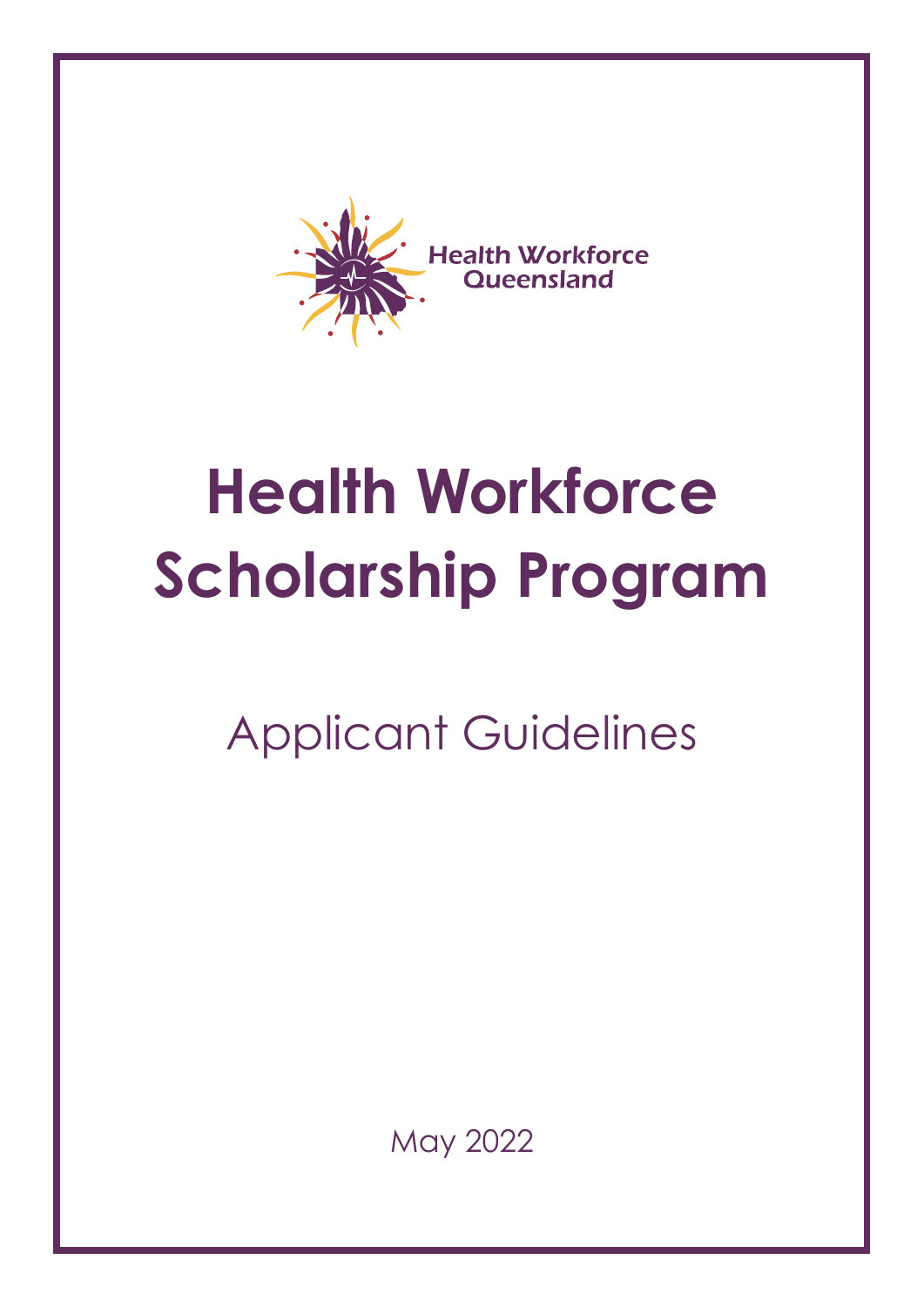### **1. Introduction**

The Health Workforce Scholarship Program (HWSP) provides scholarships and bursaries to help qualified health professionals in remote and rural Australia retain and enhance their skills, capacity and scope of practice.

The HWSP is an initiative of the Australian Government Department of Health, administered in Queensland by Health Workforce Queensland.

The HWSP is available to qualified medical, nursing, midwifery, allied health, dental and Aboriginal and Torres Strait Islander health professionals providing primary health care in rural and remote Queensland in private practice, a non-government or not-for-profit organisation within a MMM 3-7 location, or an Aboriginal Medical Service (AMS), Aboriginal Community Controlled Health Organisations (ACCHO) in a MMM 1-7 location.

The objective of the HWSP is to improve access to the services needed in rural and remote areas by supporting an increase in skills, capacity and/or scope of practice of privately employed health professionals in order to target services to rural and remote areas where they are most needed.

The [Health Workforce Needs Assessment](https://www.healthworkforce.com.au/hwna) (HWNA) is used to prioritise the workforce needs of communities within Queensland, the HWNA inform the priorities and allocation of scholarships and bursaries within Queensland.

Therefore, payments under the HWSP will be:

- Determined in response to identified local needs for health professionals who provide primary healthcare services to remote and rural areas;
- Justifiable against the perceived workforce benefit of the training.

### **The Health Workforce Scholarship Program will provide either:**

#### **Scholarship Payment:**

A payment **up to \$10,000** per 1**2-month period** for **up to 24 months** to support participants to undertake full or part-time studies (maximum of \$20,000 in total over two years) to attain the qualification of either a postgraduate certificate, postgraduate diploma, Master or PhD.

#### **Bursary Payment:**

A payment **up to \$10,000 within a 12-month period** for participants to put toward the cost of upskilling, training or course fees and training-related expenses such as accommodation and travel, where appropriate.

Applicants can apply for multiple Bursaries & Scholarships for as long as the program continues, and the applicant remains eligible. Eligible applicants can apply for up to \$10,000 in a 12-month period (between Bursary and Scholarship applications) and your funding year begins on the date of your first approved course/conference.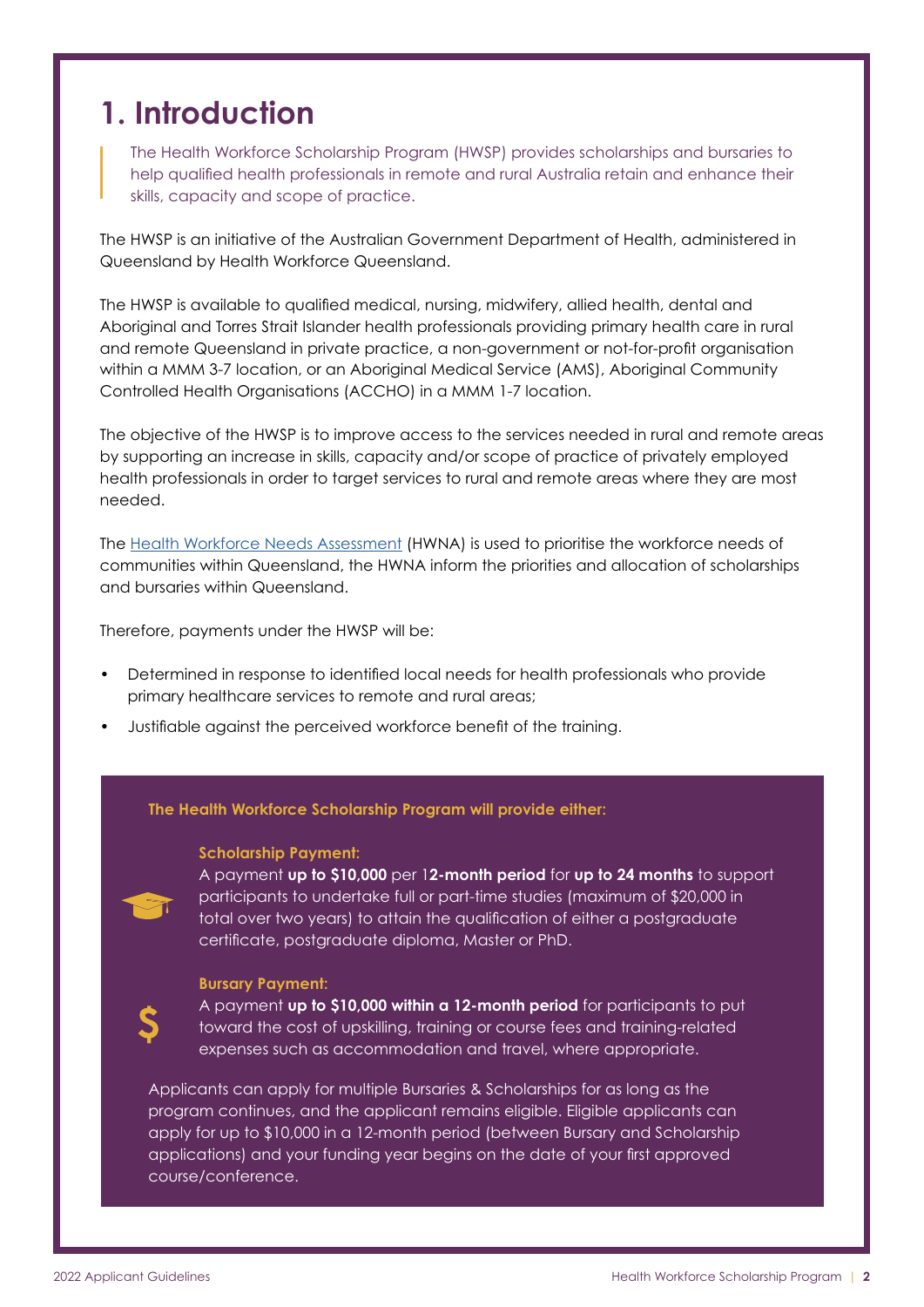### **2. Funding Dates**

Health Workforce Queensland is contracted by the Australian Government Department of Health to administer the Health Workforce Scholarship Program to 30 June 2023.

The Scholarship Program is funded for a 3-year period (and is subject to refunding after the 3 year period concludes). Scholarship/Bursary recipients with formalised payment agreements with funds allocated post 30 June 2023 are subject to Health Workforce Queensland's ongoing funding for the program.

### **3. Eligibility**

### **3.1 Who is Eligible?**

Use the checklist below to determine whether you meet the eligibility requirements for the **HWSP** 

### You are:

- A health professional who has obtained their primary professional qualification (minimum Bachelor unless otherwise noted below), holds professional registration (AHPRA or equivalent) and is working in the role as:
	- An Aboriginal and/or Torres Strait Islander Health Worker/Practitioner (minimum Certificate 4 in Primary Health Care); or
	- An Allied Health Professional, including but not limited to:
		- Audiologists

• Chiropractors

- Optometrists
- Orthoptists
- Dietitians
	- Exercise physiologists
- 
- Medical radiation practitioners
- 
- **Physiotherapists**
- Occupational therapists **Podiatrists**
- A Dentist; or
- A Medical Practitioner; or
- A Nurse or Midwife (minimum Diploma)
- Providing primary health care services to patients on a full or part-time basis.
- Providing (or can demonstrate through a service or employment agreement that you are about to provide) primary health care services in rural Queensland (MMM 3-7 locations). Or, an eligible health professional working in an Aboriginal Medical Services or Aboriginal Community Controlled Health Organisations in MMM 1-7 locations. Refer to the Health Workforce Locator.
- Proposing to undertake study or upskilling activities that will fill the established, high priority gaps in primary healthcare service provision within your community, as identified in the HWNA.
- Psychologists
- Social workers
- Sonographers
- Speech pathologists
- Orthotists/prosthetists • Osteopaths
- Pharmacists
-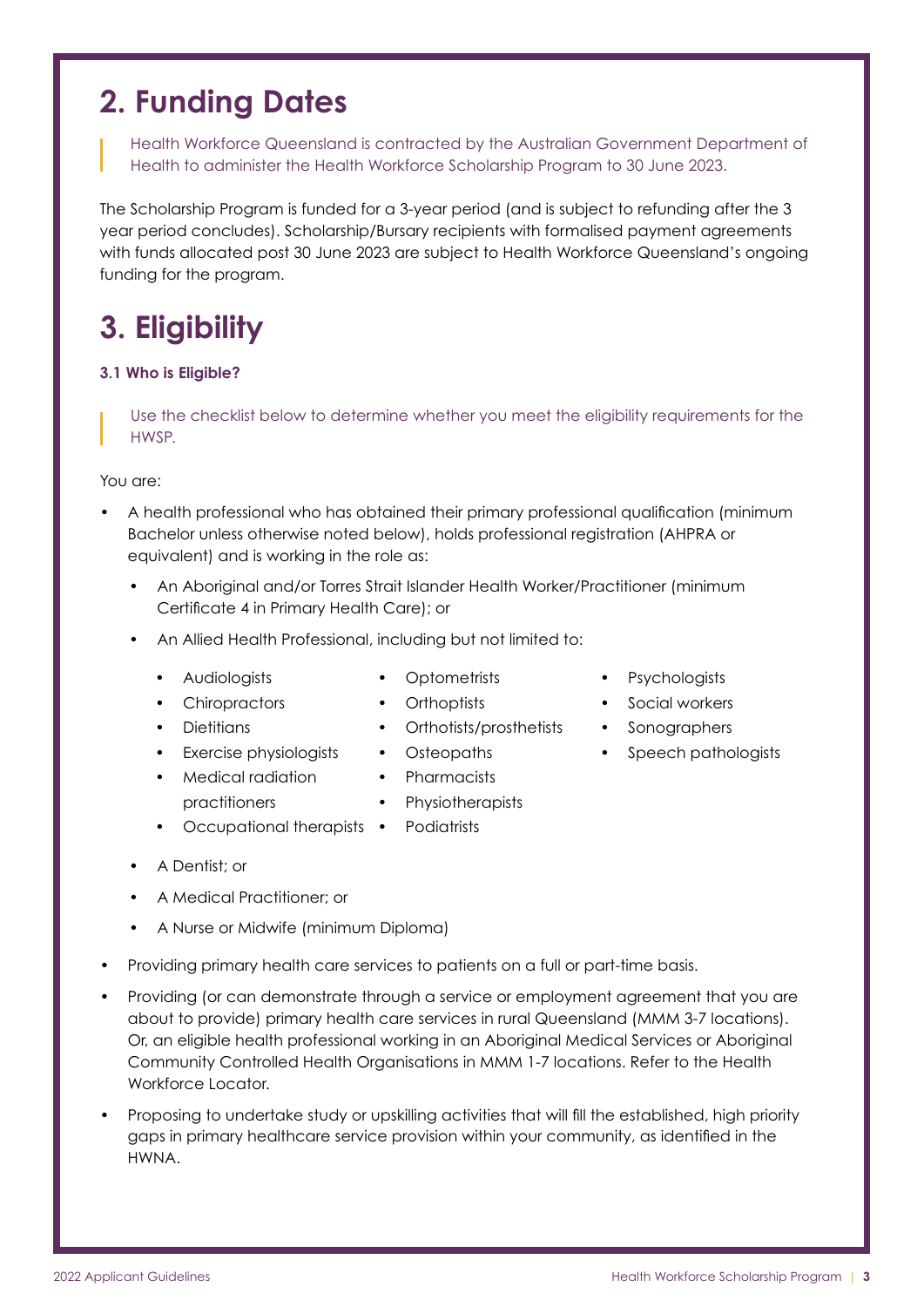• Proposing to continue working for an eligible employer in a rural Queensland MMM 3-7 (or MMM 1-7 if you are employed by a AMS or ACCHO) location after completing your course. If the funding provided is greater than \$5,000 for one course and/or course length is greater than 6 months you will be required to complete a return of service obligation (ROSO) for 12 months after the completion of the course with your eligible employer as per your original approval.

Courses and activities do not need to be accredited but will be assessed by Health Workforce Queensland for relevance, value for money and the likelihood of meeting the identified learning and community need based on Health Workforce Queensland's Health Workforce Needs Assessment.

### **3.2 Who and What is Not Eligible?**

### **Who is Not Eligible?**

- L Any health professional that is:
- Employed solely through the Queensland Government (e.g. employed in a public hospital, TAFE, university).
- On a short-term employment or does not have regular contract hours (e.g. casual or locum work).
- Solely working in a role providing management, leadership, teaching, supervising, aged/ palliative care or similar as this work is not considered providing primary health care to patients.

### **Scholarships or Bursaries Cannot be Used For:**

- Upskilling specifically undertaken to gain new employment which not advised on your application and not related to your current role.
- Retrospective costs (e.g. courses already completed before you apply).
- Overseas face-to-face courses.
- Study funded by other sources (e.g. your employer, other grants/funding providers).
- Textbooks, equipment, software, memberships, subscriptions, exam fees or similar.
- Fellowship supervision and exam related costs (HWSP can support fellowship exam preparation courses).
- General supervision, mentoring, membership, or similar costs to maintain your professional registration.
- Meals, taxi, car hire, ride share, parking fees or similar expenses.
- Placement related costs (eg. meals, accommodation, travel, wages lost or similar).
- Upskilling where a course completion certificate or proof of attendance is not issued.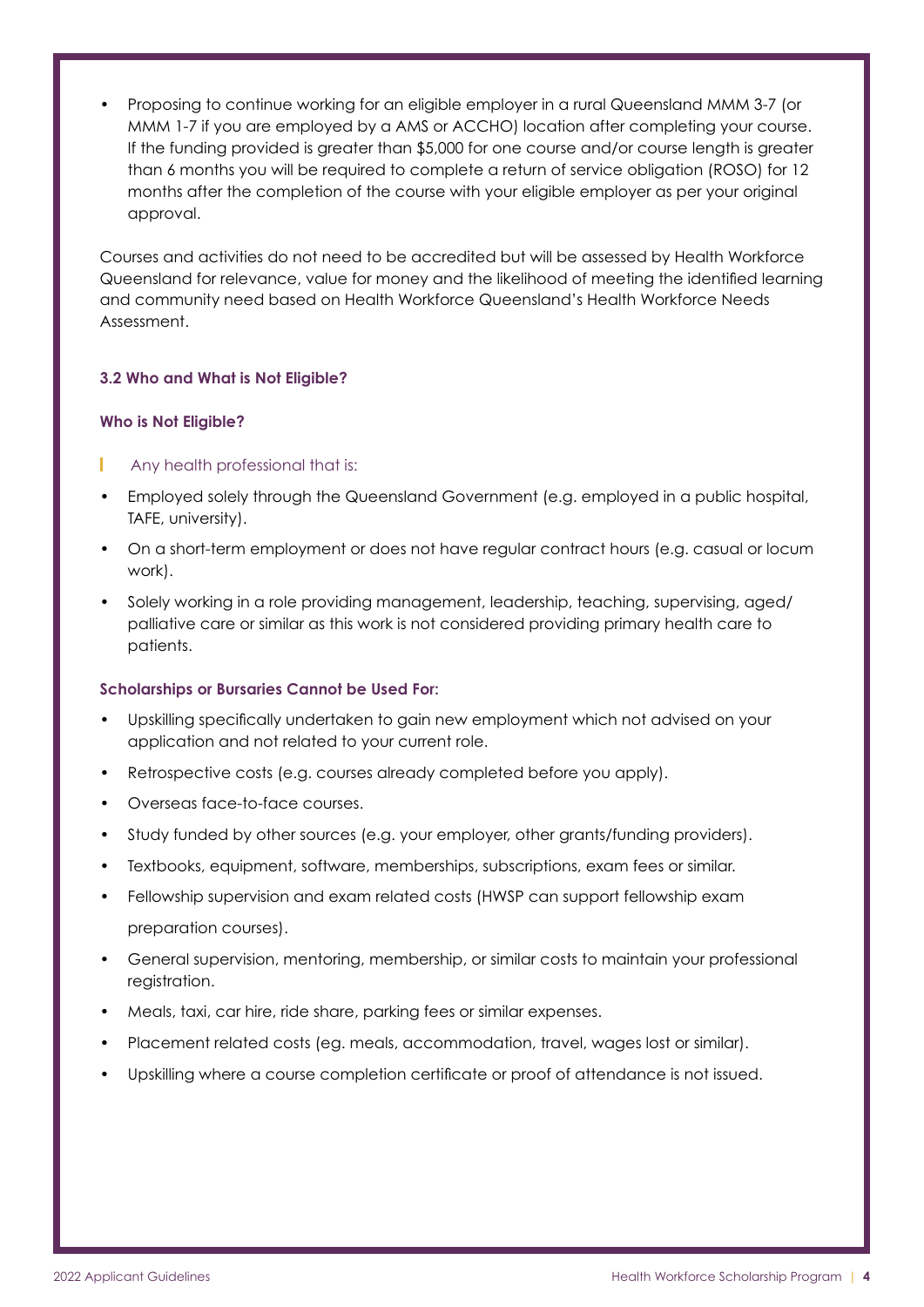### **4. What Funding is Available?**

- The HWSP offers two types of funding: г
- **• Scholarship:** Funding is approved on an upfront basis toward the cost of completing a postgraduate course leading to a postgraduate qualification.
- **• Bursary:** Funding is either approved as reimbursement or upfront for completing a short course, workshop or attending a conference.

If you are unsure which funding you are eligible for, please select the option you believe is correct when completing your application and the Scholarship Program team will review your choice.

Applicants can apply for multiple Bursaries & Scholarships for as long as the program continues and the applicant remains eligible. Eligible applicants can apply for up to \$10,000 in a 12-month period (between Bursary and Scholarship applications) and your funding year begins on the date of your first approved course/conference.

### **4.1 Scholarship Funding Amount**

Scholarships of up to \$10,000 per year can be provided for up to two years study, to attain a postgraduate qualification of either a postgraduate certificate, postgraduate diploma, Master or PhD.

Scholarship values will be determined against the perceived workforce benefit of the training. Scholarships must be directly related to training and upskilling health professionals who are providing or planning (with evidence) to provide primary healthcare services to rural and remote areas.

The scholarship funds only cover the study fees and do not cover any travel or accommodation costs relevant to undertaking study.

### **4.2 Bursary Funding Amount**

Bursaries are payments up to \$10,000 that cover the cost of training or course fees and/or cover or partially cover training-related expenses, where appropriate.

Bursaries are payments up to \$10,000 that cover the cost of training or course fees and/or cover or partially cover training-related expenses, where appropriate.

Applicants can make more than one bursary application up to the total value of \$10,000 within a 12-month period.

Bursaries will be determined against the perceived workforce benefit of the training. Bursaries must be directly related to training and upskilling health professionals who are providing or planning (with evidence) to provide primary healthcare services to rural and remote areas.

Bursaries can be used for courses such as:

- Online or face-to-face: short courses, workshops, conferences and seminars;
- Vocational Education and Training courses;
- Recognised industry skills training and upskilling for individual health professionals;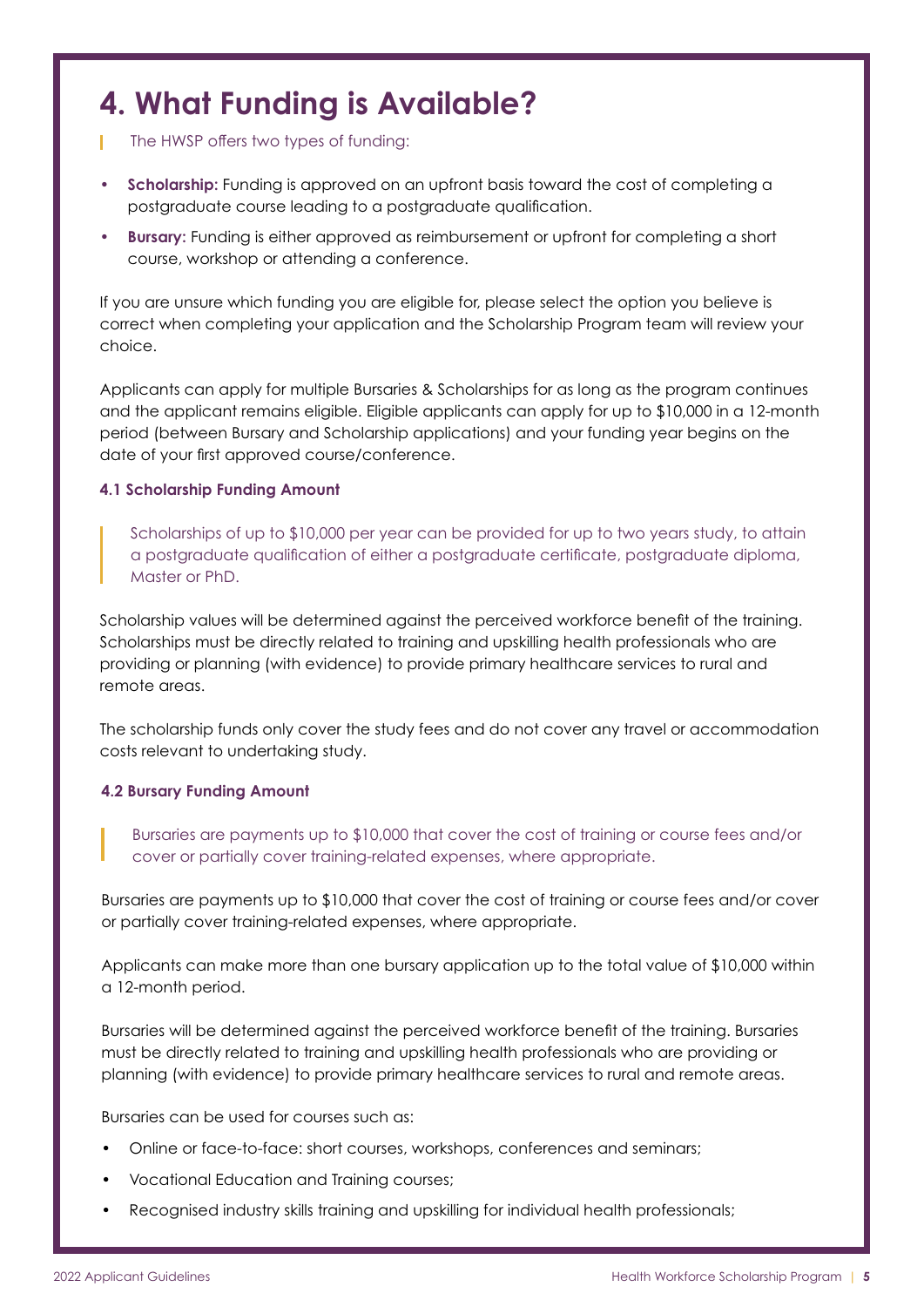- Fellowship exam preparation course; and/or
- Provisional Psychology supervision costs (must be completing either 4+2 or 5+1 internship program).

Travel related reimbursements limits are as follows:

- Accommodation up to \$250 per night (reasonable dates considered) for one bedroom accommodation and;
- Flight costs must be considered reasonable (eg. economy) or;
- Private car mileage up to \$200 per application (you cannot claim both mileage and flights).

Applicants will need to provide a tax invoice and receipt to be reimbursed for your approved expenses (up to the approved limits only). If rounds are oversubscribed priority will be given to course costs and therefore, travel related expenses may not be funded.

### **5. How Do I Apply?**

Applications for the Health Workforce Scholarship Program are submitted through rounds throughout the year, as listed below.

You can only submit your application during the application round period and your course start date must fall within the dates identified when you apply. If you apply for a course outside of the identified "courses starting on or before" date, your application will be instantly declined, and you can reapply during the suitable application round.

*Please note: One application (for one clinical upskilling course/workshop/conference) is*  permitted per applicant per round. If we receive multiple applications from one person we will *only review the application with the highest dollar value.*

### **Upcoming Application Rounds**

### **Round 2**

- Applications open: **20/06/2022 03/07/2022** for courses starting on or before 30/09/2022
- Outcome will be issued by 29/07/2022.

### **Round 3**

- Applications open: **12/09/2022 25/09/2022** for courses starting on or before 31/12/2022
- Outcome will be issued by 21/10/2022.

### **Round 4**

- Applications open: **28/11/2022 -11/12/2022** for courses starting on or before 31/03/2023
- Outcome will be issued by 23/12/2022.

### **Round 5**

- Applications open: **13/03/2023 26/03/2023** for courses starting on or before 30/06/2023
- Outcome will be issued by 21/04/2023.

*\*Please note that dates are subject to change*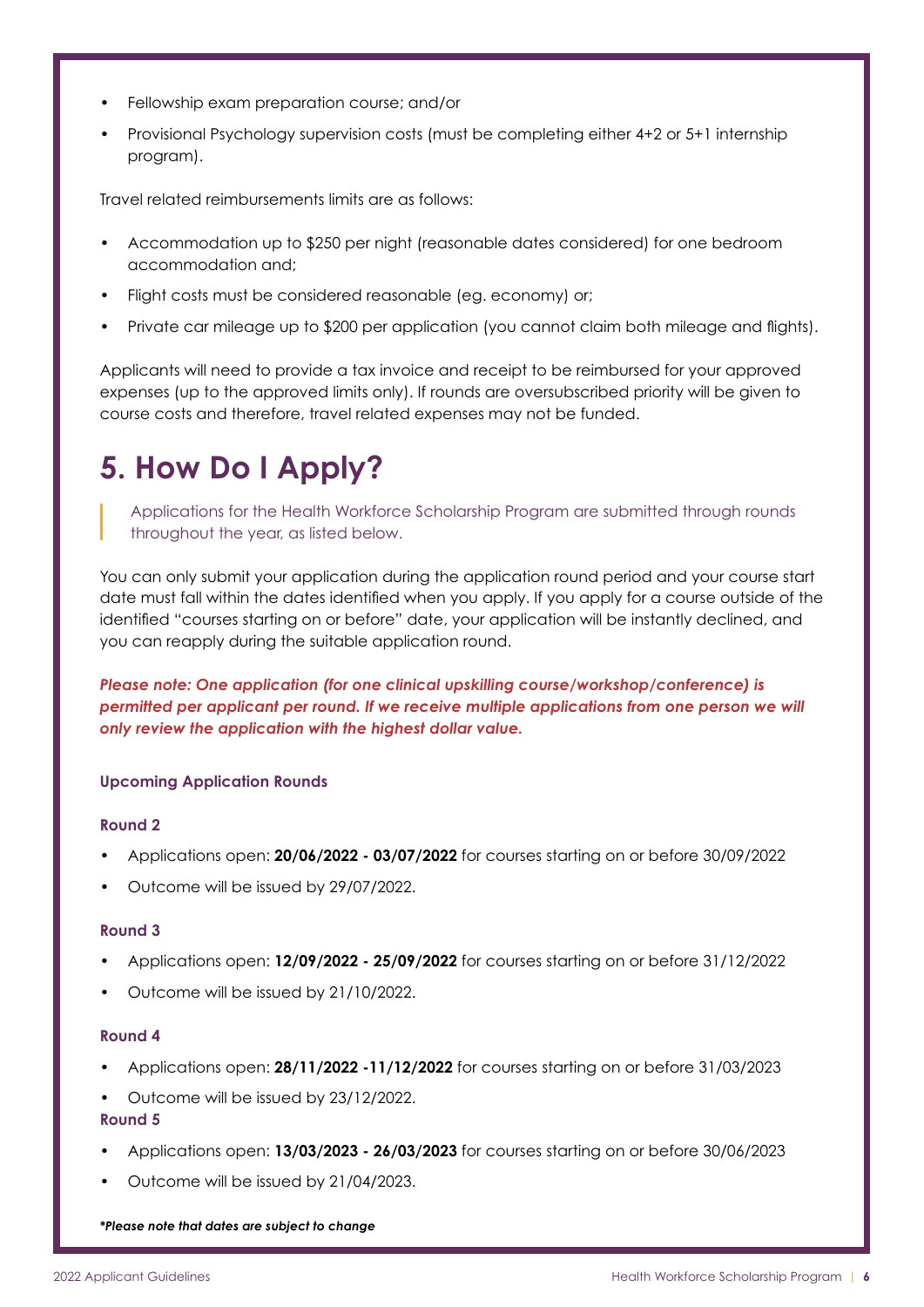Where rounds are under-subscribed, or where new priorities emerge, Health Workforce Queensland may accept applications throughout the year that will meet identified priorities.

Applications will be assessed based on:

- The location of your employment and service provided;
- Applicant criteria;
- Proposed professional development activity;
- Planned increase in skill, capacity and/or scope of clinical practice;
- Meeting one or more identified primary health workforce needs; and
- Demonstration of primary healthcare service provision to a remote or rural community.
- Where application rounds are oversubscribed, priority will be given to applications aiming to meet or improve the identified priority health and/or workforce needs in the HWNA.

Submitting your application does not mean you will be offered a scholarship or bursary. If your course is delayed to a new application round or cancelled your application will be closed and you will need to reapply.

### **6. What Does the Applicant Process Entail?**

### **6.1 Apply online via the Self-Service Portal**

- You will be required to provide your employment, qualification and proposed professional development activity information.
- Please do not forward any documentation with your application. If it is conditionally approved, we will request the relevant documentation from you.
- If you work in an ineligible location and provide outreach services to an eligible location, we will request documentation detailing the outreach services provided.
- Fully completed applications will be reviewed as per the outcome date specified under the *Upcoming Application Rounds* section on Page 6 of this document.
- Unsuccessful applications will receive email notification of Application Not Approved.

### **6.2 If your application is reviewed and is conditionally approved, the following steps will occur:**

- Successful applications will receive an email indicating your application has been *Pre-Approved*. To progress your application, you will need to upload documents as per your pre-approval email.
- Once required documents have been uploaded to the Self-Service Portal, they will be reviewed within 30 business days.
- If all documents are reviewed and approved, a Payment Agreement will be issued within 3 business days.
- If documents are incorrect or missing information you will be notified by email with what documents need to be provided. Once required documents are uploaded they will be reviewed within 30 business days.
- If you do not provide the required documents by the start of the next funding application round, your application will be closed and funding unassigned from your application.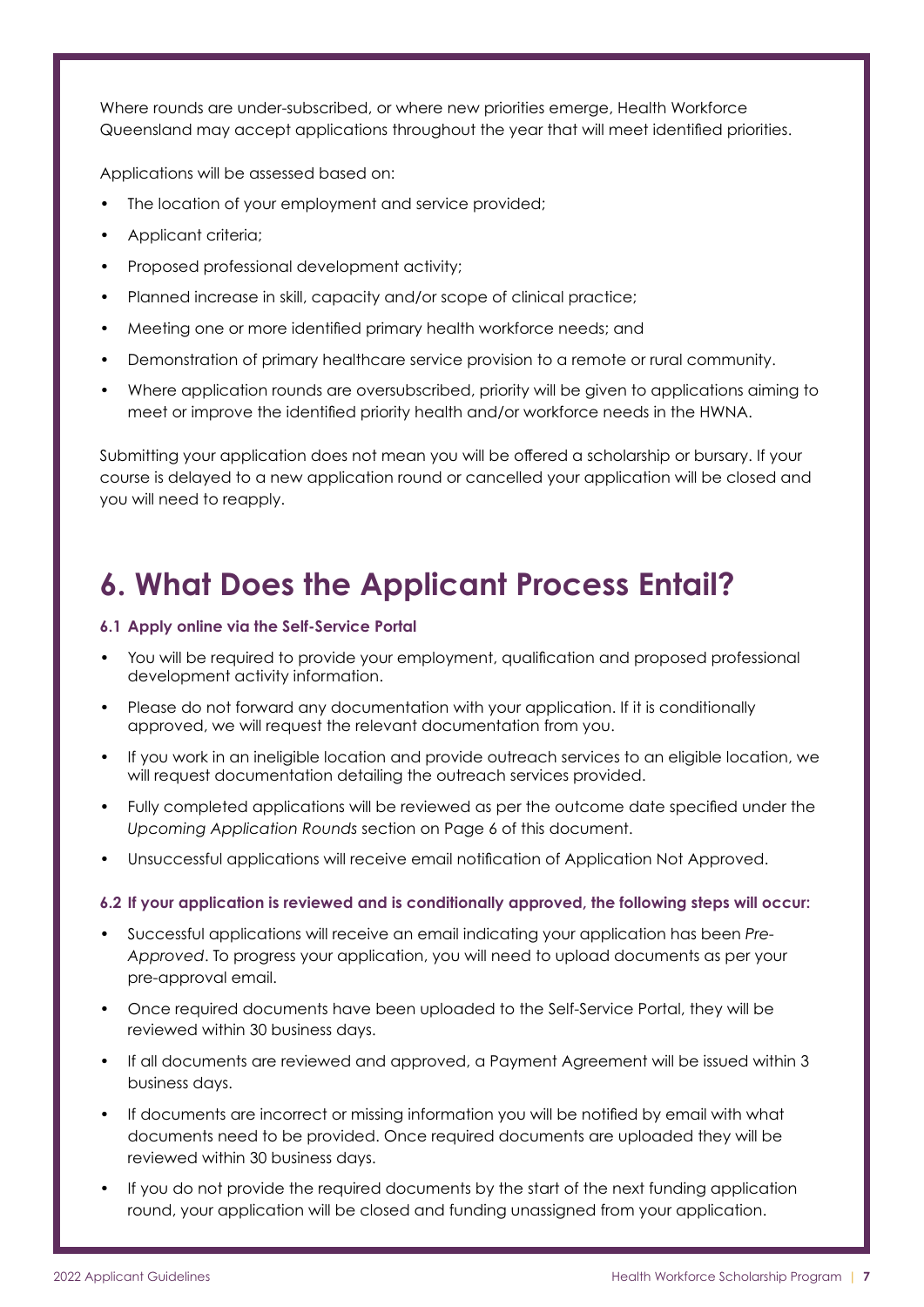- **6.3 You will receive a Payment Agreement via email, which will document the funding to be paid towards your professional upskilling activity and ROSO requirements, where applicable.**
- You will need to accept the terms and conditions of the Payment Agreement by signing the Agreement and uploading to the Self-Service Portal.
- **6.4 For scholarship and upfront bursary recipients, you are required to upload receipts to the Self-Service Portal to reconcile the funding provided.**
- **6.5 All funding recipients are to upload documentation to Self-Service Portal, indicating the successful completion of the professional development activity to complete the application.**

*Please note that you have 30 days AFTER your course end date to upload ALL documents needed to complete the application. If not, REPAYMENT will be REQUIRED.*

If your application has any changes, such as course dates, employment etc, please email [scholarships@healthworkforce.com.au](mailto:scholarships%40healthworkforce.com.au?subject=) immediately. Unfortunately, there is no guarantee that your request will be approved as any changes are reviewed as a new application and pending program funding availability and guideline requirements.

### **7. Return of Service Obligations**

Return of Service Obligation (ROSO) will be applied on applications over \$5,000 or for course/study longer than 6 months.

This includes cases where an applicant applies for course costs on one application and then submits an application for each face-to-face workshop, they attend to complete this course. If these applications go over \$5000 or 6 months collectively, a ROSO Obligation will apply. Please note that any one course can only be approved for a maximum 2-year period (even if over multiple applications).

A ROSO requires an applicant to continue providing services with an eligible employer for 12 months on completion of the course and must be completed in a MMM 3-7 location or Aboriginal Medical Service or Aboriginal Community Controlled Health Organisation in MMM 1-7 locations.

The ROSO will be clearly stated in your Payment Agreement with Health Workforce Queensland. Where a health professional accepts a scholarship or a bursary and does not complete the required service obligations as stated in their Payment Agreement, Health Workforce Queensland will recover the funding.

Applicants who are unable to meet their ROSO due to exceptional circumstances are able to negotiate alternatives with their Health Workforce Queensland Scholarships Program Coordinator. Exceptional circumstances means any circumstances beyond the control of the applicant, which were not reasonably foreseeable by the applicant at the time they entered into the Payment Agreement and which prevent that applicant from meeting their ROSO.

The Health Workforce Queensland Scholarships Program Coordinator will, however, seek to find alternatives to allow the applicant to meet their ROSO before a waiver will be considered. Health Workforce Queensland reserves the final right to hold the applicant to their ROSO and can recover the debt where a mutually agreeable outcome cannot be found.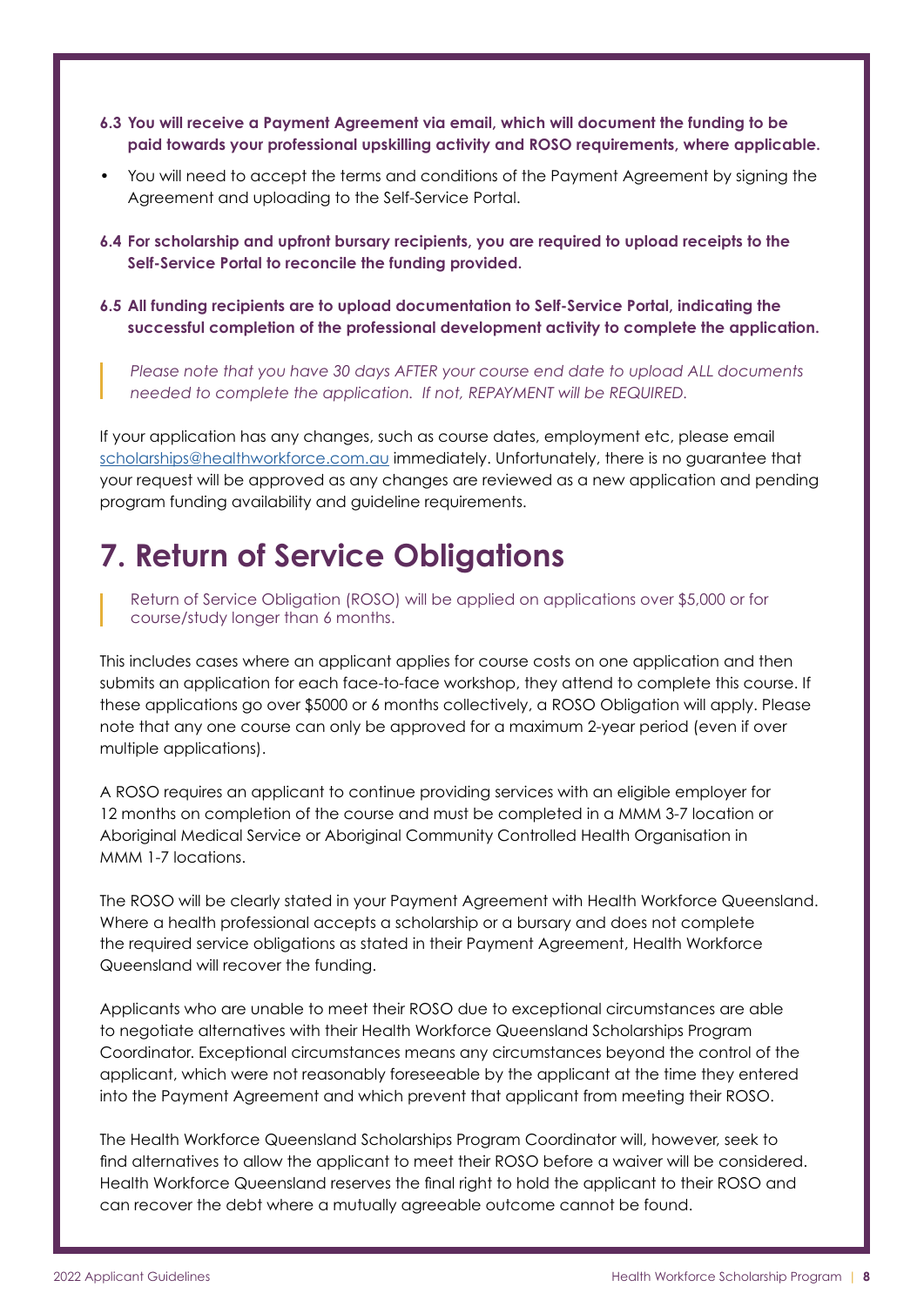### **8. Case Management**

Successful applicants will be case managed by Health Workforce Queensland Scholarships Program Coordinator throughout their scholarship/bursary activity.

### **9. Complaints, Waivers and Appeals**

Unsuccessful applicants who wish to appeal the outcome of their application should initially explain their situation to Health Workforce Queensland's Training and Events Team Leader to determine if there are other avenues to access funding and/or support to meet their upskilling or professional development needs.

### Please email **[scholarships@healthworkforce.com.au](mailto:scholarships%40healthworkforce.com.au?subject=)**

If the matter is not resolved, applicants can appeal to the Health Workforce Queensland Chief Executive Officer (CEO) to consider their case. The Health Workforce Queensland CEO is the final arbiter for any appeal on the HWSP.

### **10. Definitions**

### **Scholarship:**

A payment up to \$10,000 per 12-month period for up to 24 months to support participants to undertake full or part-time studies (maximum of \$20,000 in total over a 24-month period) to attain the qualification of either a postgraduate Certificate, postgraduate Diploma, Master or PhD.

### **Bursary:**

Payments up to \$10,000 within a 12-month period for participants for development and upskilling to contribute toward the cost of training or course fees and training related expenses such as accommodation and transport, where appropriate.

### **Health Workforce Needs Assessment (HWNA):**

Aggregates evidence themed around primary healthcare workforce access, quality and sustainability, and identifies issues and trends for these priority areas.

### **Reimbursement:**

Applications approved for reimbursement funding are funded when invoice/s and receipt/s have been received and approved from the applicant.

### **Upfront:**

Applications approved for upfront funding are funded when invoice/s have been received and approved from the applicant. Applicants are required to provide receipt/s to reconcile the funding provided.

### **Retrospective Costs:**

Costs incurred prior to submitting an application to the Scholarships Program. Courses that have been completed prior to submitting an application are retrospective and not eligible for funding. For courses that have started (but not completed), we can assess the costs to be incurred from the application submission date for funding but not the costs incurred prior as they are retrospective costs.

### **Case Management:**

The process of mutual engagement between Health Workforce Queensland and the applicant to ensure the right level of support and mutual responsibility is in place for a successful outcome.